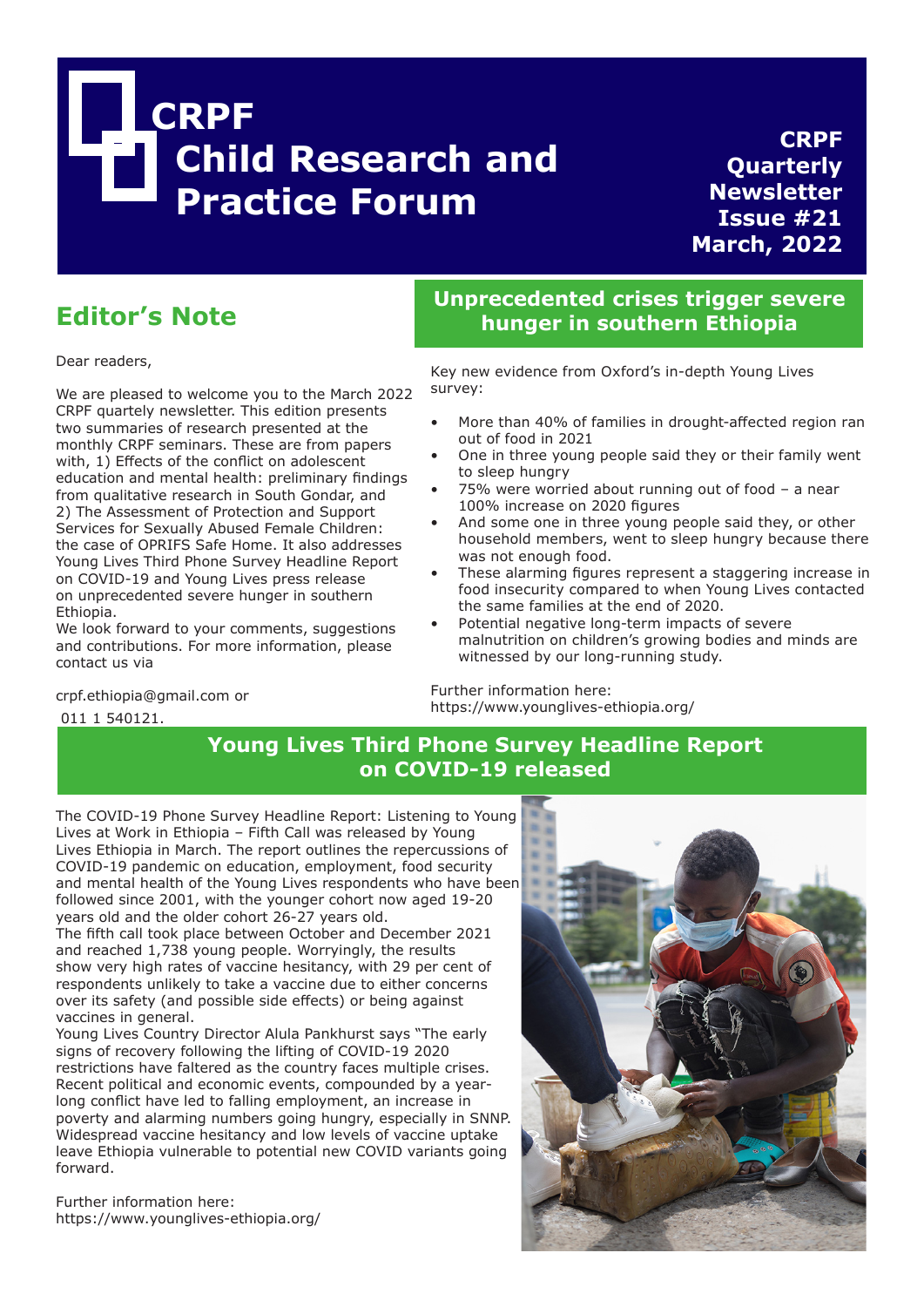# **CRPF Newsletter Issue #21, March, 2022**

# **Research Summaries from CRPF presentations**

# **Effects of the conflict on adolescent education and mental health: preliminary findings from qualitative research in South Gondar Workneh Yadete**

### **Introduction**

Ethiopia has seen the largest number of conflictinduced displacements. Mental disturbance has been identified as a major public health concern among conflict-affected people, including students.

According to World Health Organization data dating from 2019, in conflict zones "one in five people live with some form of mental disorder, ranging from mild depression or anxiety to psychosis." In addition, "nearly one in ten people live with a moderate or severe mental disorder."

The study analysed the effects of the conflict of the Ethiopian government and TPLF on adolescent education and mental health focusing its research in South Gondar.

### **Key findings: conflict-related impacts on adolescent education**

### **Impacts on adolescents' educational aspirations**

#### *Adolescents' educational aspirations have been negatively affected by the conflict.*

Adolescents emphasised that with the uncertainty that the conflict has brought about they were less confident in the role that education could play in helping their future development, with many fearing a return of the TPLF.

#### *Many young people highlighted that their aspirations had shifted away from higher education towards defence-related goals.*

Many young people highlighted that their educational aspirations had shifted as a result of the war and that they were now focused on how they could contribute to the defence of their community and state through joining the Amhara Special Forces, National Defence Forces, the militia or the Fano.

#### **Impacts on adolescent school enrolment**

#### *Students are dropping out at the secondary school level due to conflict-related physical and economic insecurity*

- Students who need to travel to attend secondary school are dropping out as caregivers cannot afford transportation costs due to rising costs of living and transportation costs have tripled.
- Mothers concerned about adolescent girls' safety because of the insecurity are unwilling to allow their

daughters to continue in school.

- Some households are unable to afford books and stationaries that are required to attend school due to the rising inflation and poverty.
- Some students are delayed to enrol on school due to being engaged in either seasonal agricultural work or domestic worker till November, which makes them late to join the school year.



*Many adolescents, especially but not exclusively boys, are dropping out to join the army for both patriotic and economic reasons*

- Adolescents especially boys and some girls are dropping out of school to join the army and notably the Amhara Special Forces to defend their region.
- Others are dropping out of school and joining the military as there is an opportunity to obtain a firearm on the battlefield since guns are seen as a valuable asset nowadays in the region. Alternatively, in other cases, sons are pressured to join the conflict if their fathers have a privately owned gun which would be forced to be loaned to others which has a risk of loss.
- Some parents are afraid to send their sons to school fearing they would be forcefully recruited, as many young people secretly join forces without parental permission.

### **Impacts on adolescent school performance**

#### *Many students reported negative effects of the war on their ability to focus on their studies*

• Boys in particular are losing focus on their studies due to the possibilities they might be called up to training for the armed forces.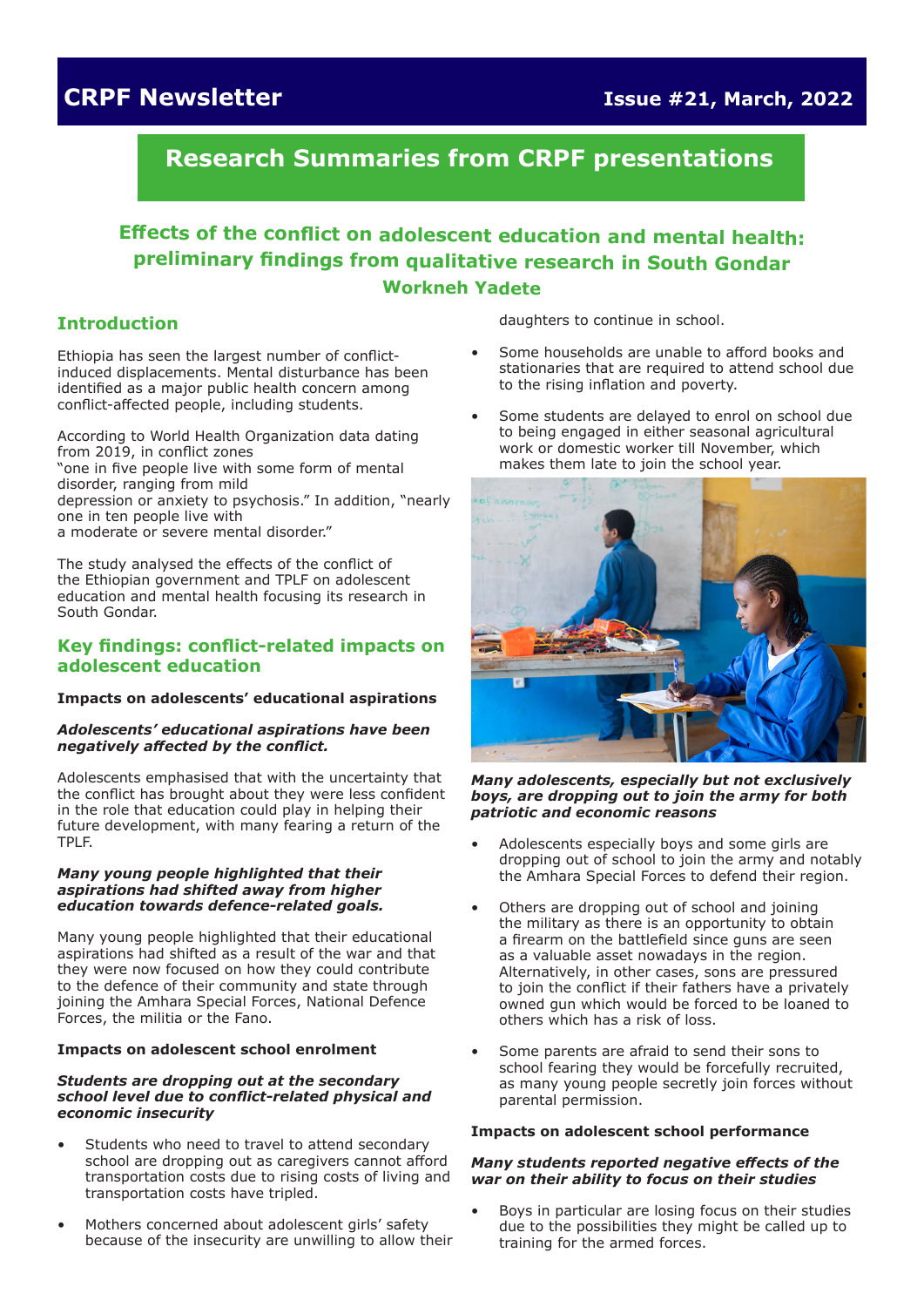# **CRPF Newsletter Issue #21, March, 2022**

Students are being very stressed and unable to concentrate on their studies since their fathers and relatives are participating in the war.

#### **Impacts on education budget**

#### *Teachers burdened due to lack of new hires and rising costs of living*

- Budget for schools is redirected to supporting costs of the war, resulting in over-burdening of teachers as limited teachers in remote rural kebeles.
- Teachers are asked to contribute one month's salary to support the military but given the rapidly rising costs of living it has created a challenge in their living conditions.
- Limited access to textbooks due to budget cuts – students have reported they are sharing one textbook with ten students.
- The dearth of books and teaching materials compounded by the destruction of school facilities and teaching aids during the war

### **Key findings: conflict-related impacts on adolescent mental health and coping repertoires**

#### **Adolescent conflict-related trauma**

#### *Adolescents reported intense fear for their safety and lives during the conflict*

- Many people fled to other localities because of fear. Only the poor and the ones who don't have family stayed in their locality.
- There is frustration and fear which also affects the education, students was being unable to follow and attend their classes.

#### **Psychosocial challenges for Internally Displaced People (IDPs)**

#### *Overcrowded conditions, risks of sexual and gender-based violence compounded the psychosocial distress of IDPs, many of whom had witnessed killings and assault*

- The temporary shelters of IDPs are very small compared with the large number of IDPs, which exposed them to sexual harassment and/or sexual and gender-based violence (SGBV).
- The duration of the displacement was another challenge being a rainy season, which makes IDPs' camp life very difficult.

#### *Limited access to Psychosocial Support (PSS) support, even for IDPs in camps, and tense relationships with host communities due to insecurity, economic downturn and a clash of social norms*

• Some IDPs are taking medication due to psychological problems - it is associated with war and displacement.

• Some victims with psychological problems are professionals. The community as well professionals are impacted with psychological problems.

## **Implications for policy and practice**

#### **To tackle conflict-related impacts on adolescent education consider:**

- Prioritising restoration of the national and regional education budget to rebuild educational infrastructure and equipment, and invest in additional teaching staff.
- Investing in psychological first aid training for teaching staff and counsellors to be able to support students affected directly and indirectly by the conflict to cope and to re-focus on their studies.
- Providing pathways for students who dropped out due to enlisting in the war effort or those who have been displaced as IDPs to return to school and to catch up on missed education.
- Investing in peacebuilding curricula in schools to encourage non-violent approaches to conflict resolution and to work towards restoring social cohesion across communities.

#### **To support adolescent psychosocial wellbeing and mental health consider:**

- Investing in psychosocial support through Health, Education and Welfare (HEW) and school system for traumatised young people, with a particular focus on IDPs, survivors of sexual violence, adolescents with a disability, and those who have lost family members during the conflict.
- Providing a package of support for IDPs to be rehabilitated once they return to their communities of origin, including cash and food assistance, psychosocial support and access to livelihood opportunities.
- Ensuring funding in place to strengthen referral pathways to specialist services for those in need.